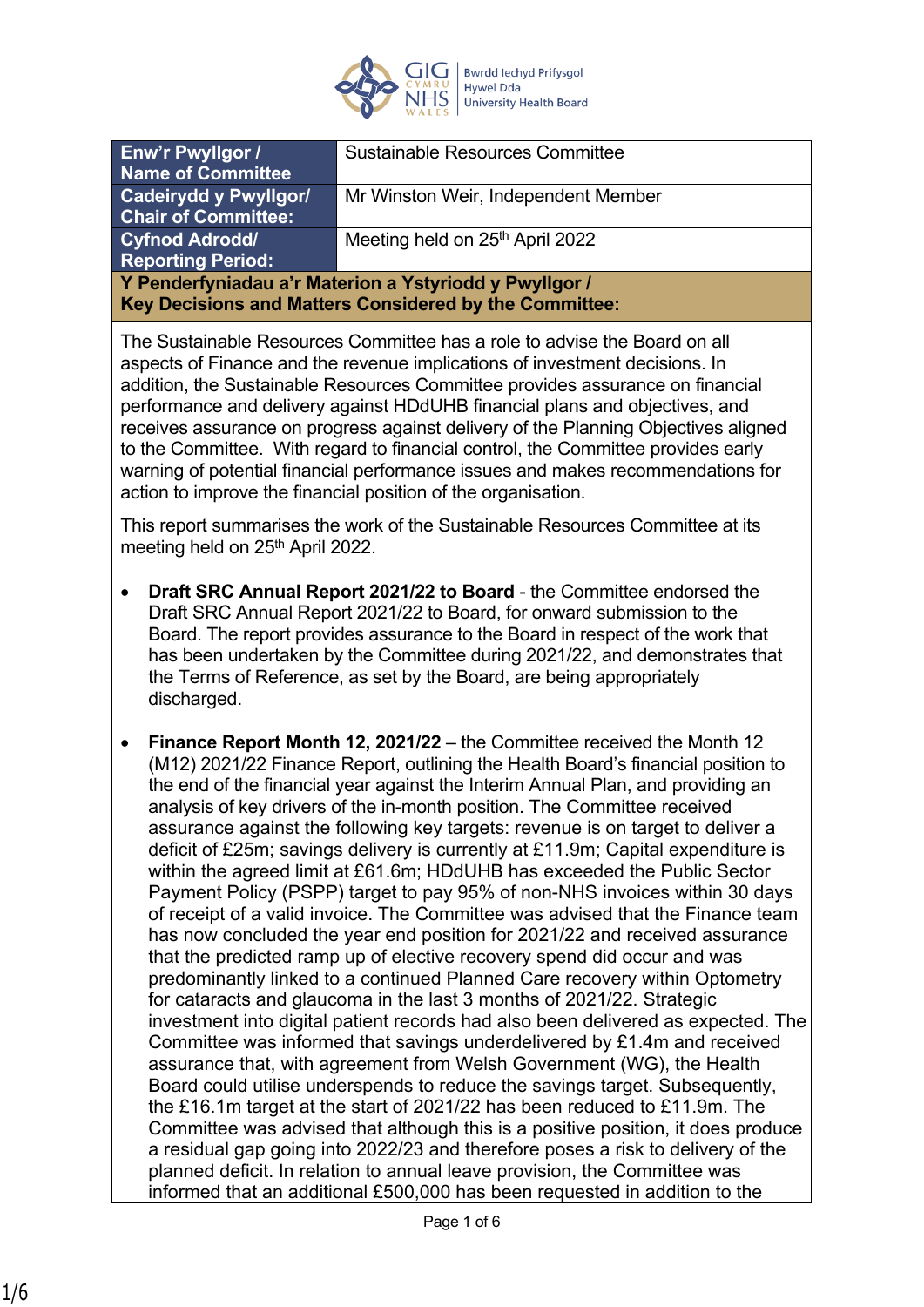accrual for 2022/23, which is not attributed to any Directorate in particular. The Committee was further informed that Workforce completed the consolidation of all purchase leave requests at the end of March 2022 and undertook to provide an updated position within the report to the next Committee meeting. In relation to Capital, the Committee was informed that the level of vesting agreements with suppliers in 2021/22 was due to supply chain and delivery issues and received assurance that this will continue to be closely monitored to ensure that there is no ongoing risk for the Health Board and that any vested equipment is brought into Health Board sites at the earliest opportunity.

- **Development of the Target Operating Model**  the Committee received the Development of the Target Operating Model (TOM) report and presentation, setting out the Health Board's latest plan for the Integrated Medium Term Plan (IMTP) that is due for update and submission to WG by the end of Quarter 1, 2022/23, covering the three-year period 2022-25. The Committee was advised that following the submission of the draft three-year narrative plan and one-year financial plan to the Board at its meeting on 31<sup>st</sup> March 2022, which breached its statutory financial duties with a draft deficit of £25m, a commitment was made that the Board would submit a revised and approvable IMTP by the end of Quarter 1 2022/23, having bridged the financial sustainability gap that existed in the initial plan. The Committee was advised that a strategic overhaul of the Health Board's current operating model is required to facilitate the transformational shift in services that is required to deliver workforce and finance sustainability and that the TOM should be shaped by the Health Board's strategy, "A Healthier Mid and West Wales", and align to the 10 Year Workforce Plan and Planned Care Recovery Plan. The Committee was advised of the aim to have the TOM and delivery plan approved by the Board at the end of June 2022, which will identify savings opportunities through the following key themes: Urgent and Emergency Care (including bed configuration and Emergency frontdoor redesign), Planned Care reconfiguration, and review of long term packages of care (particularly Mental Health and Learning Disabilities and Community Health Care packages). The Committee received assurance that mechanisms are in place to foster these discussions and noted the encouraging degree of energy and enthusiasm from County Directors, General Managers, Hospital Managers and Clinical Directors. In relation to the total assumed savings delivery of £12m, the Committee was informed that, assuming Green and Amber schemes are delivered as planned, £11.7m is attributed to Red schemes and noted that work is ongoing to increase the number of Green and Amber schemes.
- **Planning Submissions to Welsh Government** the Committee received the Planning Submissions to Welsh Government report and a copy of the Accountable Officer letter setting out the governance process undertaken to communicate a breach of statutory financial duty to appropriate stakeholders. The Health Board has, in accordance with guidance from WG, not approved and IMTP and has therefore deviated from its Standing Financial Instructions as a Board. A deficit plan has also been presented; the deficit is £25million for the year and requires the Health Board's Chief Executive Officer to notify the Director General for Health and Social Services. The Accountable Officer letter was submitted to the Director General for Health and Social Services on 31<sup>st</sup> March 2022 to advise of this breach in duty.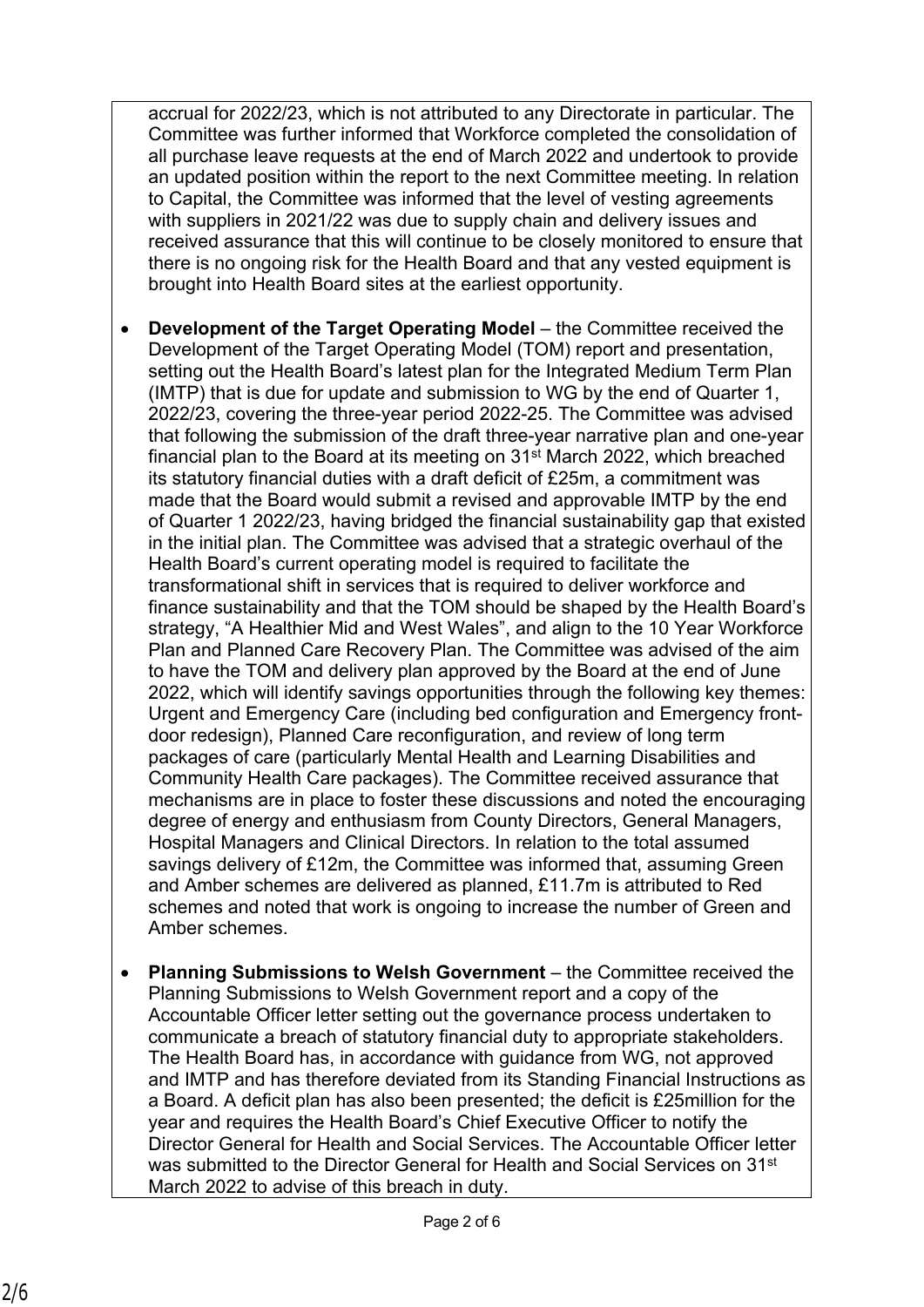- **Finance Corporate Risks** the Committee received the Finance Corporate Risks report and received assurance that all planned actions will be implemented within the stated timescales and will reduce the risk further and/or mitigate the impact, if the risk materialises. In relation to the new risk 1352 *Risk of business disruption and delays in patient care due to a cyber-attack*, the Committee noted that this risk is also being managed by the other health boards due to all health boards in Wales sharing a single network.
- **Finance Operational Risks** the Committee received the Finance Operational Risks report, providing detail on the 6 risks scored against the Finance impact domain. The Committee received assurance that all relevant controls and mitigating actions are in place.
- **Cyber Security and Resilience** the Committee received the Cyber Security and Resilience report, providing an update on the current heightened cyber security threat caused as a result of the conflict in Ukraine, and to provide a cyber-security update on vulnerabilities, alerts, incidents, and Security Architecture work. The Committee was informed that, following Russia's attack against Ukraine, there is a heightened cyber security threat for all organisations, with the National Cyber Security Centre (NCSC) calling on all UK organisations to bolster their cyber security defences. Therefore, the Health Board's Cyber Security team has been taking steps to improve the capability and resiliency to defend against and respond to a cyber-attack. Mitigating actions include the introduction of a new patch testing group to speed up the patching process and the roll out of Defender for Endpoint. In relation to the report's recommendation that departments should test their business continuity plans in regard to a possible cyber-attack and any requirement to switch-off the Information and Communication Technology (ICT) infrastructure, the Committee received assurance that a programme of testing for all departments, including remote sites, will be undertaken in addition to further work to determine how assurance can be collected centrally,
- **Procurement Strategy 2022/23**  the Committee received the Procurement Strategy 2022/23 report, providing an update on the key themes for 2022/23 within HDdUHB's procurement strategies, which have been developed and implemented by the Procurement department on behalf of the Director of Finance. They are complementary with HDdUHB Transformation strategies, WG sustainability and regeneration policies, and NHS Wales Shared Services Partnership (NWSSP) national procurement short and medium term strategies. A focus for 2022/23 will be to develop the general relationship with suppliers to learn about the opportunities they are pursuing, in addition to the transactional relationship with suppliers. The Committee received assurance that the number of contracts awarded through the Procurement team has increased, notably within Planned Care; the number of Single Tender Awards has reduced year on year and HDdUHB is in joint lowest position in Wales, illustrating significant performance improvement in comparison with other health boards; catalogue coverage continues to be maximised and is consistently in excess of 85% (highest in NHS Wales) against a target of 80%; performance regarding the payment of invoices on time is exceeding the Wales target; the position regarding non-pay compliance is markedly improved in comparison with other health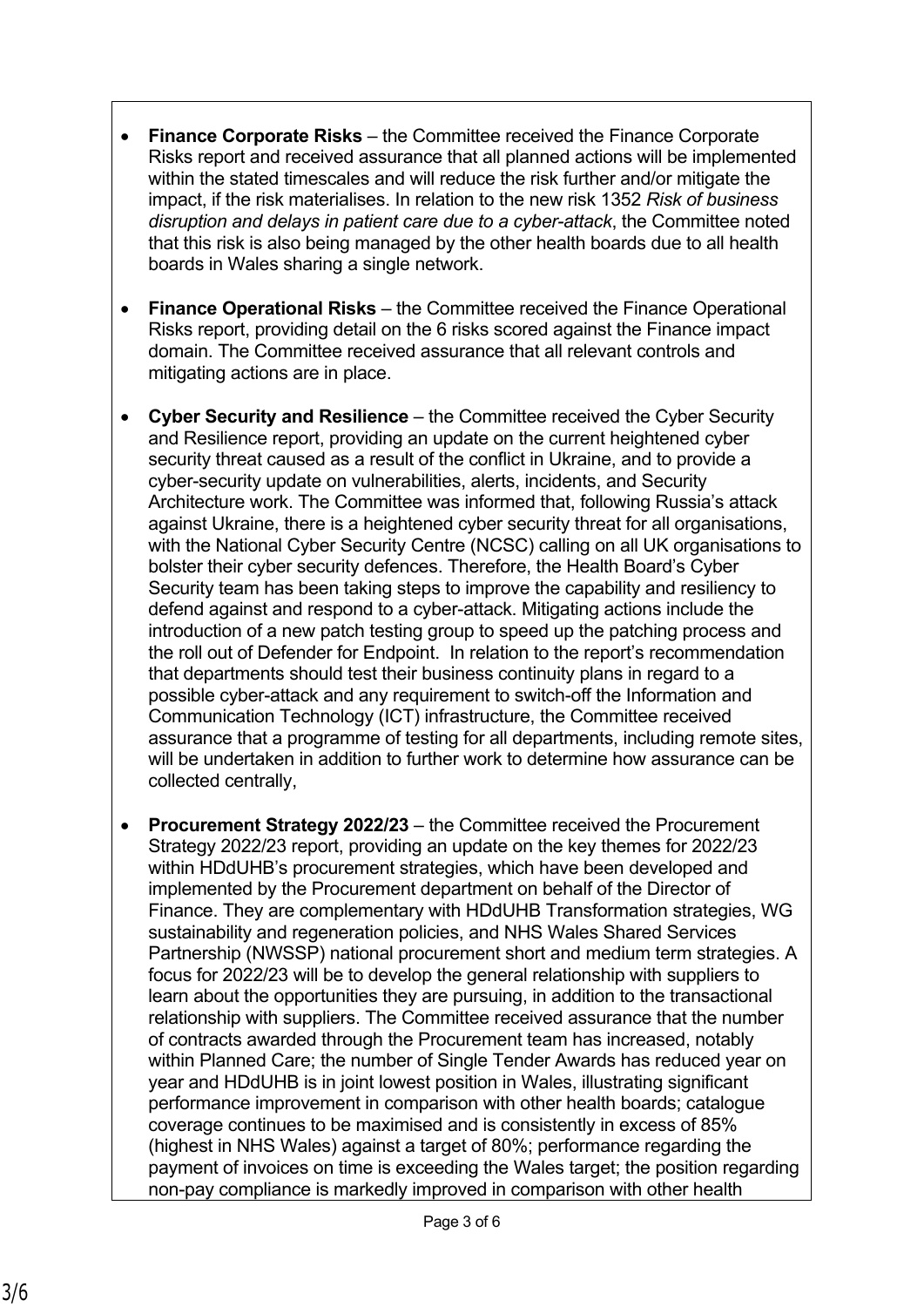boards; and that Foundational Economy, Social Value and Decarbonisation continue to be at the forefront of HDdUHB's procurement strategies.

- **Healthcare Contracting, Commissioning and Outsourcing Update**  the Committee received the Healthcare Contracting, Commissioning and Outsourcing Update report, advising that the three main areas of focus will be on contractual delivery, waiting lists within the Health Board's main providers, and on the contracts that the Health Board has in place with the Independent Providers. The Committee was advised that the position remains a challenging one affecting all health boards in Wales; HDdUHB's position demonstrates an overall decrease in financial performance with a £3.7m underspend (excluding Welsh Health Specialised Services Committee (WHSCC)). The Committee was informed that the majority of HDdUHB patients waiting for a new outpatient appointment at Cardiff and Vale University Health Board (CVUHB) are waiting for Clinical Immunology and Allergy and account for 29.4% of the February 2022 waiting list. With the exception of a slight decrease in December 2021, they have continued increasing month on month. An alternative commissioned pathway proposal is being undertaken for Clinical Immunology and Allergy, as a result of the Commissioning team being notified of certain issues within the service. A working group has been established to identify pathway opportunities throughout HDdUHB for allergy care with a key focus on improving allergy provision for adolescents, developing an adult allergy service, and confirming the complex allergy pathways. In relation to Orthopaedic/Spinal Surgery, the Committee was informed that the Commissioning team is in the process of writing to all Spinal patients who have had their surgery during 2021/22 at SBUHB, requesting feedback by means of a patient questionnaire. The questions are based on Patient-Reported Outcome Measures (PROMs) and Patient-Reported Experience Measures (PREMs) and the Commissioning team will work with Quality and Value Based Healthcare colleagues to analyse the results. The Committee was further advised that a Regional Commissioning Group (RCG) has been established with SBUHB to provide support via collaborative and regional solutions to ensure that the multitude of challenges can be addressed collectively. The agreed priority areas include Oral Maxillofacial Surgery and Orthopaedics/Spinal Surgery. The Committee was informed that, as a result of 3 recent patient complications currently under investigation regarding the service provided by Community Health and Eye Care (CHEC) at its premises in Bridgend, it has been agreed to temporarily suspend the service until further notice. The investigation is due to conclude by 5<sup>th</sup> May 2022.
- **Financial Planning, Monitoring and Reporting Final Internal Audit** the Committee received the Financial Planning, Monitoring and Reporting Final Internal Audit report, providing a level of reasonable assurance relating to the effective processes surrounding the management, co-ordination, monitoring and reporting of budgets. With regard to budget holder sign off of budgets, the Committee noted that assurance will be required through the submission of a standard report to the Audit and Risk Assurance Committee (ARAC) to monitor compliance.
- **Information Governance Sub-Committee Update Report** the Committee received the Information Governance Sub-Committee (IGSC) Report, providing an update on items discussed at its meeting on 1st April 2022. The Committee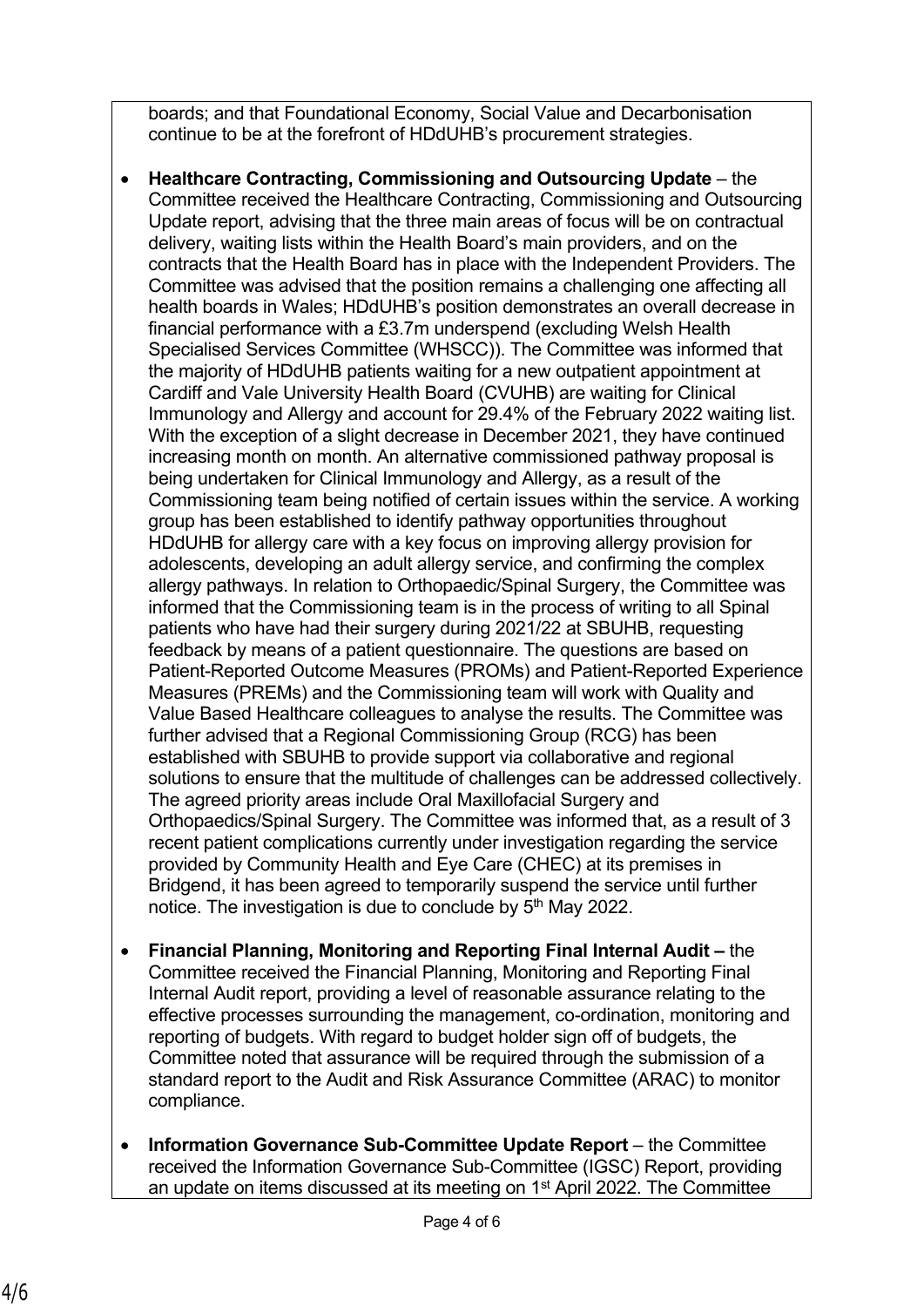was pleased to note that clinical coding activity continued to improve for December 2021 and surpassed the 95% target with 95.6%. The Sub-Committee approved the approach for the Clinical Coding team to continue with current month on month processes to strive for 95% compliance for each calendar month and not to concentrate on the backlog for 2021/22 during April and May 2022/23, to enable the team to maintain momentum and progress to date. The Sub-Committee received an update on the submission of the Information Governance Toolkit, which was based upon the information received from specific departments in the last quarter of 2021/22 (including a snapshot of the department's documents and processes, the training undertaken by specific individuals, guidance for staff, documents used to inform patients/clients of the Health Board's processes, and patients/clients' rights in respect of the Health Board's processes). The Sub-Committee noted concern regarding the wider strategic issue of the storage of records and boxes within external storage companies. With regard to the outsourcing of scanning patient records, the Committee discussed reverting back to the Health Board's previous practice or accelerating the outsourcing of scanning and welcomed the attendance of the Deputy Director of Operations at the June 2022 Committee meeting to provide assurance to the Committee in regard to the outsourcing of scanning. The Committee approved the Corporate Records Management Policy

- **Consultancy Review** the Committee received the Consultancy Review report, providing a summary of the consultancy contracts incurred during 2021/22. The Committee received assurance that a benefits realisation assessment of the contracts will be presented to the November 2022 Committee meeting.
- **Notes from Finance Touchpoint Meeting held on 22nd March 2022** the Committee noted the content of the notes from the Finance Touchpoint Meeting held on 22nd March 2022.
- **Update from Agile Digital Business Group** the Committee received a written update report from the ADGB meeting held on 1st April 2022.
- **Update on All-Wales Capital Programme: 2021/22 Capital Resource Limit and Capital Financial Management** - The Committee received the Update on All-Wales Capital Programme – 2021/22 Capital Resource Limit and Capital Financial Management report, providing details of the Health Board's Capital Expenditure Plan and Expenditure Profile Forecast for 2021/22, the CRL for 2021/22, together with an update regarding capital projects and financial risks. The Committee welcomed the inclusion of data in the report relating to the revenue implications of new capital allocations.
- **Ministerial Directions** the Committee received the Ministerial Directions report providing a status update and assurance that all NHS Non-Statutory Instruments (NSI), otherwise known as Ministerial Directions (MD), issued by WG between 1st December 2021 and 31st March 2022 have been implemented/adopted by HDdUHB or are in the process of being implemented.
- **Sustainable Resources Committee Work Programme 2022/23** the Committee noted that the Work Programme for 2022/23, outlining the reporting and strategic priorities for the coming year.